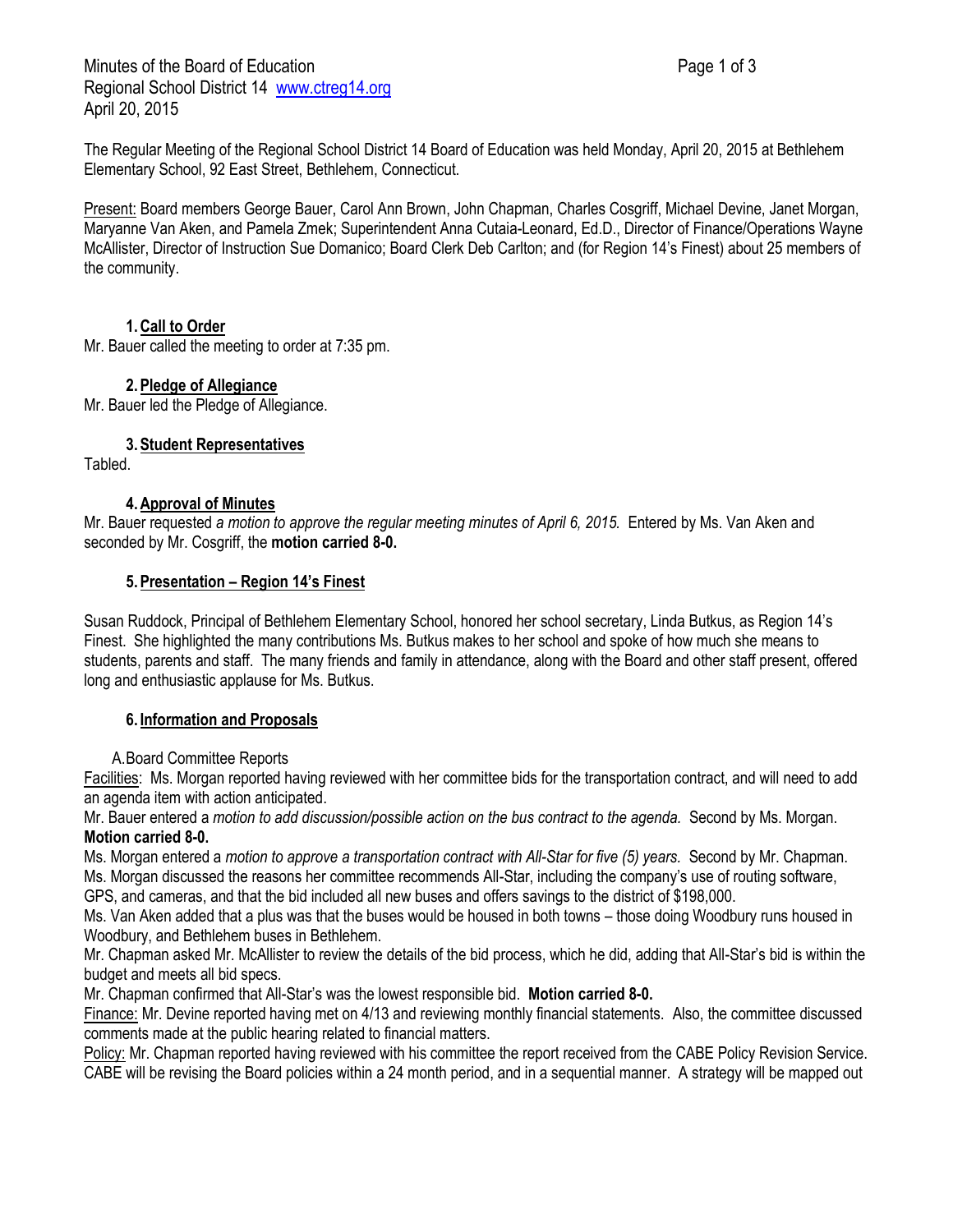with assistance from CABE. The finding showed that the Board's policies were satisfactory, so not as bad as was feared, but are in need of updating/revising and, in some cases, policies need to be added.

Mr. Chapman also addressed the revised 9000 Series (BoE Bylaws). He entered a *motion to approve the 9000 series as written.* Second by Ms. Van Aken. Discussion followed. Mr. Cosgriff asked questions related to the 2/3 rule for voting and overturning decisions. Mr. Chapman directed him to p26 where is showed 2/3 present.

Mr. Bauer noted 9012 was removed, and was concerned that 9400, Self-Evaluation, was also lost. He wondered if it should be there. Mr. Chapman will ask Atty. Sommaruga and, if it should be, it can be added later.

Ms. Zmek asked about duties of the Treasurer, on p11, asking whether bonding is needed. Mr. Chapman indicated it is not, as the Treasurer does not sign checks. Hearing no further questions or comments, the **motion carried 7-1,** with Mr. Devine voting no.

# B.Superintendent's Report

Dr. Cutaia-Leonard responded to comments at the public hearing having to do with Special Education and health insurance. Regarding what the district spends on Special Education, she reviewed that costs are not associated with the number of students served, but rather with the specific need of those students. Therefore, numbers of students cannot be directly correlated with dollars spent. The identification rate in the state of Connecticut is 11.9% and the average in DRG C, where Region 14 is categorized, is 11.1%. Region 14 identifies Special Education students at a rate of 10.4%, so below both the DRG and state average. She concluded that we are not over-identifying students needing special education supports. She reviewed that health insurance costs were last visited in 11/2013 when the district issued an RFQ for insurance broker of record. In January of 2014, companies were interviewed and in 2/2014, Lockton was chosen to work with the district. Mr. Chapman added that it is not generally accepted as good practice to be constantly going out to market for insurance; this is a red flag to companies. The district should not go out every year, he said.

### C. Board members' comments

Mr. Bauer expressed that he is excited for the budget vote. He reminded Board members that this is the "quiet time" and budget questions should be referred to the central office.

Ms. Zmek noted that absentee ballots are available.

Ms. Brown noted that the Gradnite committee is hard at work, will be accepting household items this weekend, and will sponsor a Color Run fundraiser on 5/17.

# **7.Privilege of the Floor**

None.

# **8.New Business Requiring Board Action**

None.

# **9. Future Meetings**

Mr. Bauer reviewed upcoming meetings:

- A. Monday, May 4, 2015, District Budget Meeting, 7:00 pm, NHS LMC\*
- B. Monday, May 4, 2015, Regular BoE Meeting, 7:30 pm, NHS LMC
- C. **Tuesday,** May 19, 2015, Regular BoE Meeting, 7:30 pm , NHS LMC
- D. Monday, June 1, 2015, Regular BoE Meeting, 7:30 pm, NHS LMC
- E. Monday, June 15, 2015, Regular BoE Meeting, 7:30 pm, NHS LMC

\*Recessed to Budget Referendum, Tuesday, May 5, 2015 at Bethlehem Town Hall and Woodbury Senior/Community Center, 6:00 am-8:00 pm, to be adjourned after polls are closed, votes have be counted, and result is announced